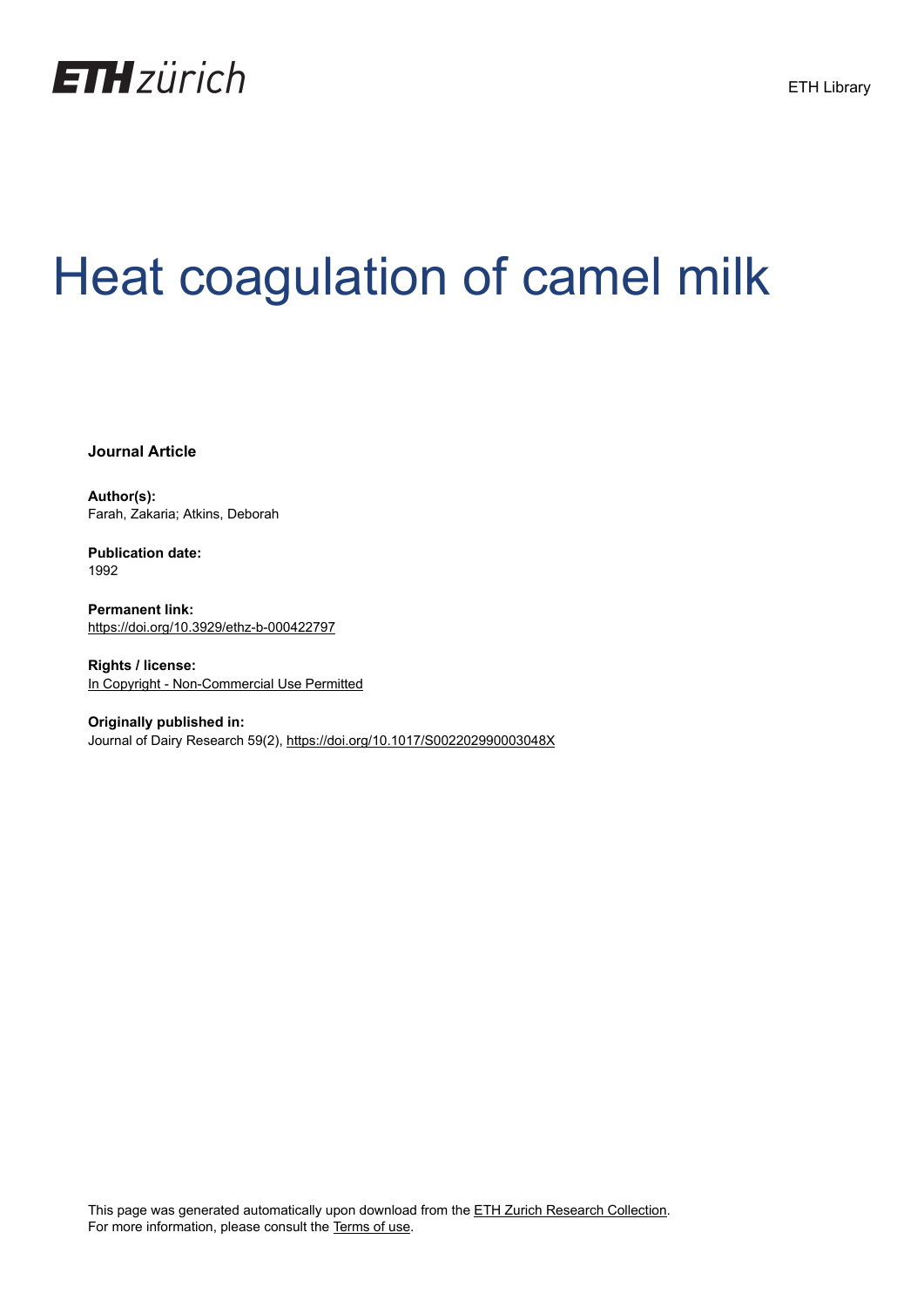# Heat coagulation of camel milk

## BY ZAKARIA FARAH AND DEBORAH ATKINS\*

*Laboratorium filr Milchivissenschaft, Institut fur Lebensmittelwissenschaft, ETH-Zentrum, CH-8092 Zurich, Schweiz* \* *01 Maisor Farm, PO Box 9, Rumuruti, Kenya*

*(Received 30 July 1991 and accepted for publication 28 October 1991)*

Camel milk is an important component of the human diet in many parts of the world. It contains all essential nutrients and the composition is similar to that of cows' milk (Yagil, 1982). Present knowledge about the milk production potential of camels *(Camelus dromedarius)* is very limited. Data available show, however, that a camel on good feed can produce 2000 1 milk per lactation (Yagil, 1982), and even higher milk yields have been recorded (Knoess, 1980). Camel milk is drunk fresh or in the form of fermented milk. Heat processing, such as pasteurization and sterilization, as a means of preserving camel milk is unknown. Information on the heat stability of camel milk is therefore scarce. In an earlier study (Farah, 1986), camel milk was heated to 63, 80 and 90 °C for 30 min and the distribution of N between the total protein, non-casein N and non-protein N fractions was determined. The whey proteins were also examined by PAGE. The camel milk whey protein showed generally higher heat stability than that from cows' milk.

In order to study the ability of camel milk to withstand higher processing temperatures, the heat coagulation time (HCT) was determined in the range 100-130 °C and pH 6-3-7-1, and compared with measurements on cows' milk.

#### EXPERIMENTAL

### *Milk samples*

Camel milk samples were taken at 01 Maisor Camel Farm, which is situated just north of the equator in Kenya's Laikipia District at an altitude of between 1767 and 1889 m above sea level. The animals were of indigenous breed and were fed throughout the year exclusively by grazing. The milk samples were collected from ten individual camels. The pH of the ten samples and that of a pooled sample were determined. The milks were then kept refrigerated at 4 °C and transported to our laboratory within 24 h. Upon arrival, the milk samples were skimmed and analysed. For comparison, bulk cows' milk from our Zürich laboratory was used.

## *Determination of heat stability*

Milk was adjusted to various pH in the range  $6.3-7.1$  by adding  $0.1$  M-NaOH or 0-1 M-HCI. HCT was determined in a thermostatically controlled oil bath at 100, 120 and 130 °C according to the method of Davies & White (1966).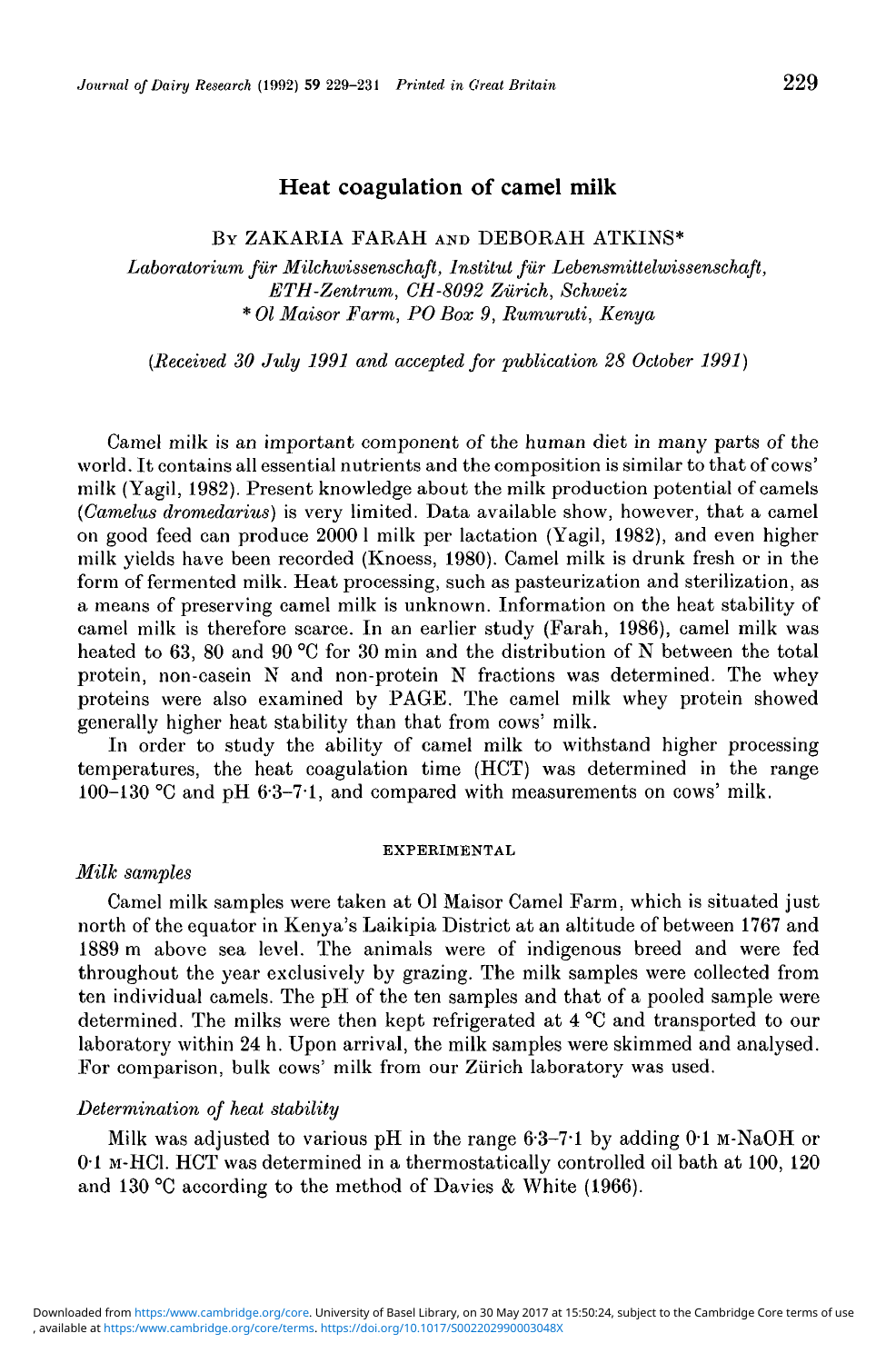

Fig. 1. Heat coagulation time-pH curves for camel milk at  $\Box$ , 100 °C;  $\triangle$ , 120 °C and  $\bigcirc$ , 130 °C, and for cows' milk at 130 °C ( $\times$ ).

#### RESULTS AND DISCUSSION

The heat stability of milk can be defined in terms of the time required to induce coagulation at a given temperature. For bovine milk, the most widely used temperature for heat coagulation is 130 or 140 °C. Preliminary experiments showed that in camel milk the HCT at 140 °C was too short  $(< 1 \text{ min}$  for the present assay. Coagulation times were therefore determined at 100, 120 and 130 °C. Fig. 1 shows the HCT-pH curves for pooled camel and cows' milks. All ten individual camel milk samples gave similar HCT-pH curves.

The HCT-pH curve of cows' milk is in agreement with findings reported previously (Rose, 1963; Fox, 1982). It showed a marked maximum around pH 6-7 and a minimum near pH 6-8. The heat stability increased above pH 6-9.

The shape of the HCT-pH curve for camel milk at low temperature was different from those at high temperatures. The milks heated at 130 and 120 °C were very unstable at all pH and coagulated in 2-3 min. At 100 °C the HCT initially increased with pH, remained constant between pH 6.4 and 6.7 and then increased progressively with increasing pH.

Milks from different species differ in their heat stability. Compositional differences and heat-induced interaction between the caseins and whey proteins, particularly  $\kappa$ -casein and  $\beta$ -lactoglobulin, are reported to be responsible for these differences (Hoynes & Fox, 1975; Fox & Hoynes, 1976; Ganguli, 1979).

Casein fractions homologous with bovine  $\alpha$ - and  $\beta$ -casein were isolated and identified by PAGE and ion-exchange chromatography (Farah & Farah-Riesen, 1985; Larsson-Raznikiewicz & Mohamed, 1986). In these studies no protein fraction corresponding to  $\kappa$ -casein could be clearly detected. It is possible that camel casein contained so little  $\kappa$ -casein that it escaped detection or was obscured by other casein fractions.

On the other hand, four whey proteins have been isolated from camel milk: two proteins similar to serum albumin and  $\alpha$ -lactalbumin, and two novel milk proteins of no structural similarity to other milk proteins. The evidence for the presence of  $\beta$ -lactoglobulin in camel milk is conflicting (Farah, 1986; Beg *et al.* 1984, 1987).